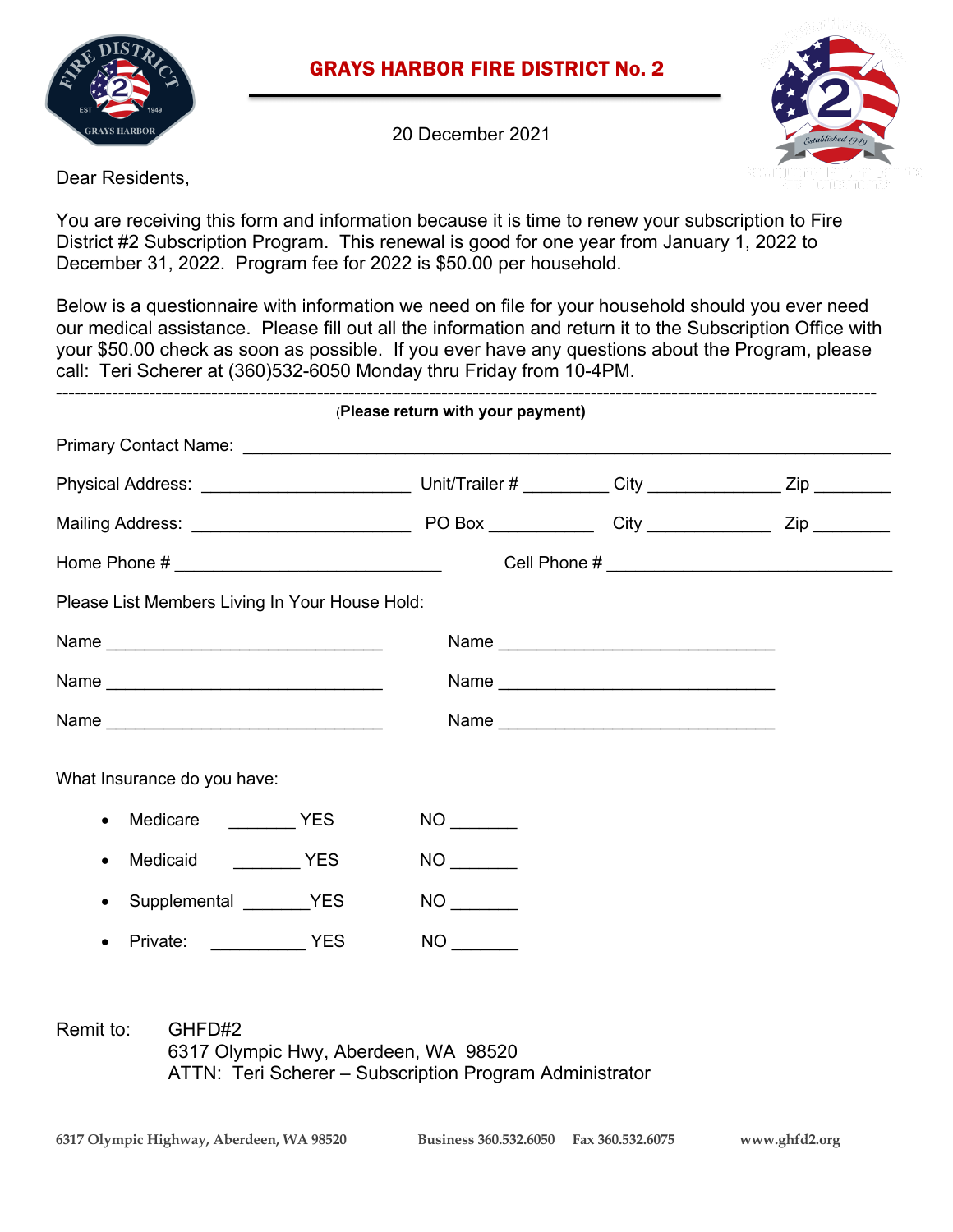# **Common Questions About the Ambulance Subscription Program**

# **What is the Ambulance Subscription Program?**

The Ambulance Subscription Program is a voluntary program designed to allow **District #2** residents to protect their families from out-of-pocket expenses related to emergency care provided by Grays Harbor Fire District #2.

In the event you need an ambulance to respond to an emergency, your private insurance, Medicare or Medicaid information will be collected and billed; **however**, you will not be financially responsible for any charges that are not covered by your insurance.

# **How do I pay for the membership?**

An annual cost of \$50.00 insures that all members of your household are covered from January 1 to December 31; this must be renewed annually in December of each year. This plan provides for emergency care and transport within the boundaries of Grays Harbor Fire District #2.

# **What does the membership fee cover?**

Subscription membership protects you and your family from any out-of-pocket expenses related to paramedic treatment and emergency ambulance transportation for situations that occur within the boundaries of Grays Harbor Fire District #2**. You must have Insurance, Medicare or Medicaid to be eligible for the program and the District accepts whatever is paid at no further charge to you.**

# **Do I get a member identification card once I join the Subscription Program?**

No. Early in the development of the Ambulance Subscription Program we realized that using a card would cause problems in emergencies when someone might attempt to find the card before requesting help. Your subscription membership is confirmed by your home address, either as the location of the situation, or as your mailing address. We will confirm your membership in the subscription office when we receive the paramedic report forms one to two days after the emergency.

#### **Who do I call if I have a medical emergency?**

9-1-1 is always the number to call in an emergency. The Fire District office phone number is for administrative questions only.

#### **What happens if I'm not a Subscription member and I use the paramedic service?**

Whether or not you are a Subscription member, you will always receive the highest level of emergency treatment and transportation. As a non-subscription member, however, you will be billed for the services. Our third-party billing company; Systems Design, will bill your insurance company but you will be responsible for any unpaid balance. Keep in mind that there is no guarantee that your insurance will pay in full for the treatment that you received.